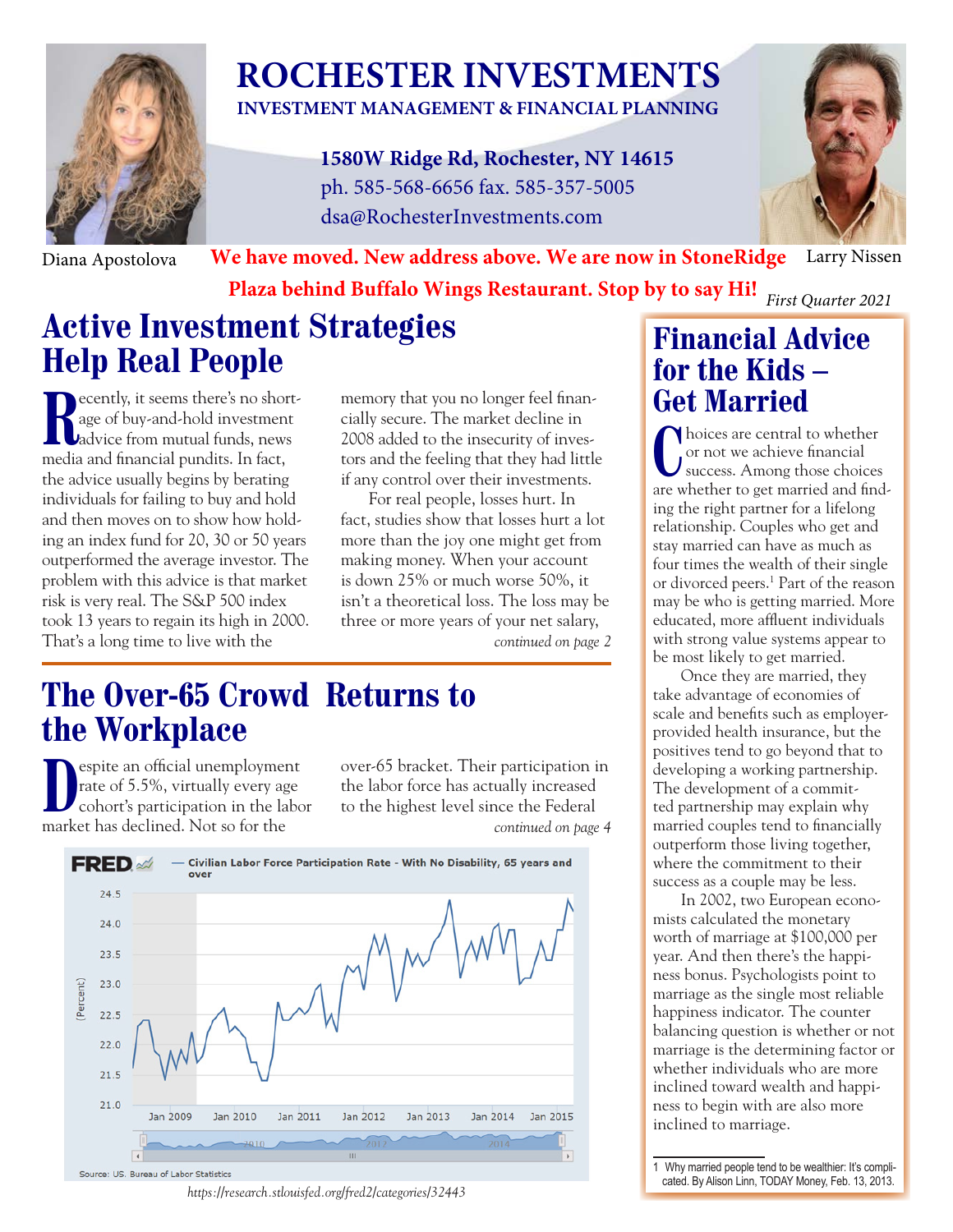## **Which Numbers Matter?**

The or the easiest ways to calculate the return on a<br>
portfolio over time is *average annual return*. All one<br>
has to do is add the return for each year and divide the ne of the easiest ways to calculate the return on a portfolio over time is *average annual return*. All one total by the number of years. There's just one problem – **the resulting number is meaningless if there are negative years in the calculation.** And, it is used all too often to demonstrate portfolio performance.

The problem with using average annual return is what financial author Hans Wagner has called "The dark side of compounding." Wagner explains, "In the final analysis, one cannot spend average returns, one can only spend compounded returns."

It comes down to the math of gains and losses. In the table to the right, the annual return of the S&P 500 including dividends is shown for the 15-year period ending December 31, 2014. Calculating a simple average return for the 15 years results in 11.43%. The actual annualized return was 4.25%. That's a huge difference.

Where the calculation of average annual return goes awry is the failure to consider the cost of getting back to break even. When a portfolio loses 37%, such as the S&P 500 did in 2008, it doesn't take a 37% gain to recover. It takes a 59% gain because you are starting from a much smaller base. At the end of 2008, a \$100,000 portfolio was down to \$63,000. To recover to \$100,000 it had to gain \$37,000, or 59% of \$63,000.

It's easy to regard numbers as solid facts. But misleading with numbers can be painfully easy. When you compare

| S&P 500 Annual Return/Growth of \$100,000 |                                                                    |                                                   |                                      |  |  |  |  |
|-------------------------------------------|--------------------------------------------------------------------|---------------------------------------------------|--------------------------------------|--|--|--|--|
| Year                                      | <b>Total Annual</b><br><b>Return Including</b><br><b>Dividends</b> | Growth of \$100,000<br>at 11.43% annual<br>return | <b>Actual growth</b><br>of \$100,000 |  |  |  |  |
| 2000                                      | $-9.10%$                                                           | \$111,430                                         | \$90,900                             |  |  |  |  |
| 2001                                      | $-11.89%$                                                          | \$124,166                                         | \$80,092                             |  |  |  |  |
| 2002                                      | $-22.10%$                                                          | \$138,359                                         | \$62,392                             |  |  |  |  |
| 2003                                      | 28.68%                                                             | \$154,173                                         | \$80,286                             |  |  |  |  |
| 2004                                      | 10.88%                                                             | \$171,795                                         | \$89,021                             |  |  |  |  |
| 2005                                      | 4.91%                                                              | \$191,431                                         | \$93,392                             |  |  |  |  |
| 2006                                      | 15.79%                                                             | \$213,312                                         | \$108,138                            |  |  |  |  |
| 2007                                      | 5.49%                                                              | \$237,693                                         | \$114,075                            |  |  |  |  |
| 2008                                      | $-37.00%$                                                          | \$264,862                                         | \$71,867                             |  |  |  |  |
| 2009                                      | 26.46%                                                             | \$295,135                                         | \$90,883                             |  |  |  |  |
| 2010                                      | 15.06%                                                             | \$328,869                                         | \$104,570                            |  |  |  |  |
| 2011                                      | $2.11\%$                                                           | \$366,459                                         | \$106,777                            |  |  |  |  |
| 2012                                      | 16.00%                                                             | \$408,345                                         | \$123,861                            |  |  |  |  |
| 2013                                      | 32.39%                                                             | \$455,019                                         | \$163,980                            |  |  |  |  |
| 2014                                      | 13.69%                                                             | \$507,028                                         | \$186,428                            |  |  |  |  |
| Average<br>annual<br>return               | 11.43%                                                             | <b>Actual compounded</b><br>annual return         | 4.25%                                |  |  |  |  |

*The S&P 500 is an unmanaged, capitalization-weighted index that tracks the performance of 500 large-cap companies and is widely used as a proxy for the U.S. stock market. The S&P 500 is an index and cannot be invested in directly.*

investment returns, make certain you are looking at compounded returns, not averages.

### **Active Investment Strategies Help Real People** *— continued from page 1*

or 10 years of savings. Yes, so far the market has always recovered over time, but there's never a guarantee that the next recovery will happen fast enough, or for that matter happen at all.

Uncertainty is the greatest hazard of investing. 2014 was a good year for equities. 2015 is looking a lot shakier and there are plenty of predictions that the market is headed for a fall whether from rising interest rates, economic doldrums or political uncertainty. At the same time, history tells us that the 3rd year of president's term is best for stocks.

Active investment strategies that strive to limit losses when the market turns down are designed for real people. Who do we consider a "real person"? It's the person who buys fire insurance; the family who saves for emergencies and for retirement

because they don't want to be at the mercy of fate. Real people realize that bad things can happen and they don't want to have their lives destroyed by an event beyond their control. Real people work to add some measure of risk management to their lives. Leaving their life savings to the mercy of the market is not risk management.

When active management can remove at least some of the uncertainty that comes with investing by having a carefully designed strategy for moving in and out of the financial markets in response to perceived risk and opportunity, it helps people stay invested for the long term. And that is the most important element of successful investing. Investors have a very good reason to be scared onto the sidelines by bear markets. But they have to have a plan to get out early in the decline and back

into the market, or back into investments with more upside opportunity, when the correction is over.

Our firm was founded based on the belief that recognizing and managing risk is the smart way to invest. We have invested years in studying the financial markets through technical analysis; looking for clues that tell us when risk is greater than the perceived return we might achieve by staying in the market. Is our system perfect? No. Will it outperform a buy and hold investment in an index? Rarely in rising markets. But can it provide investors with a better long-term return? We believe the answer will prove to be yes over the investment lives of our clients. In part, this will be the result of the mathematics of gains and losses. Any time an investment approach limits losses, the *continued on page 3*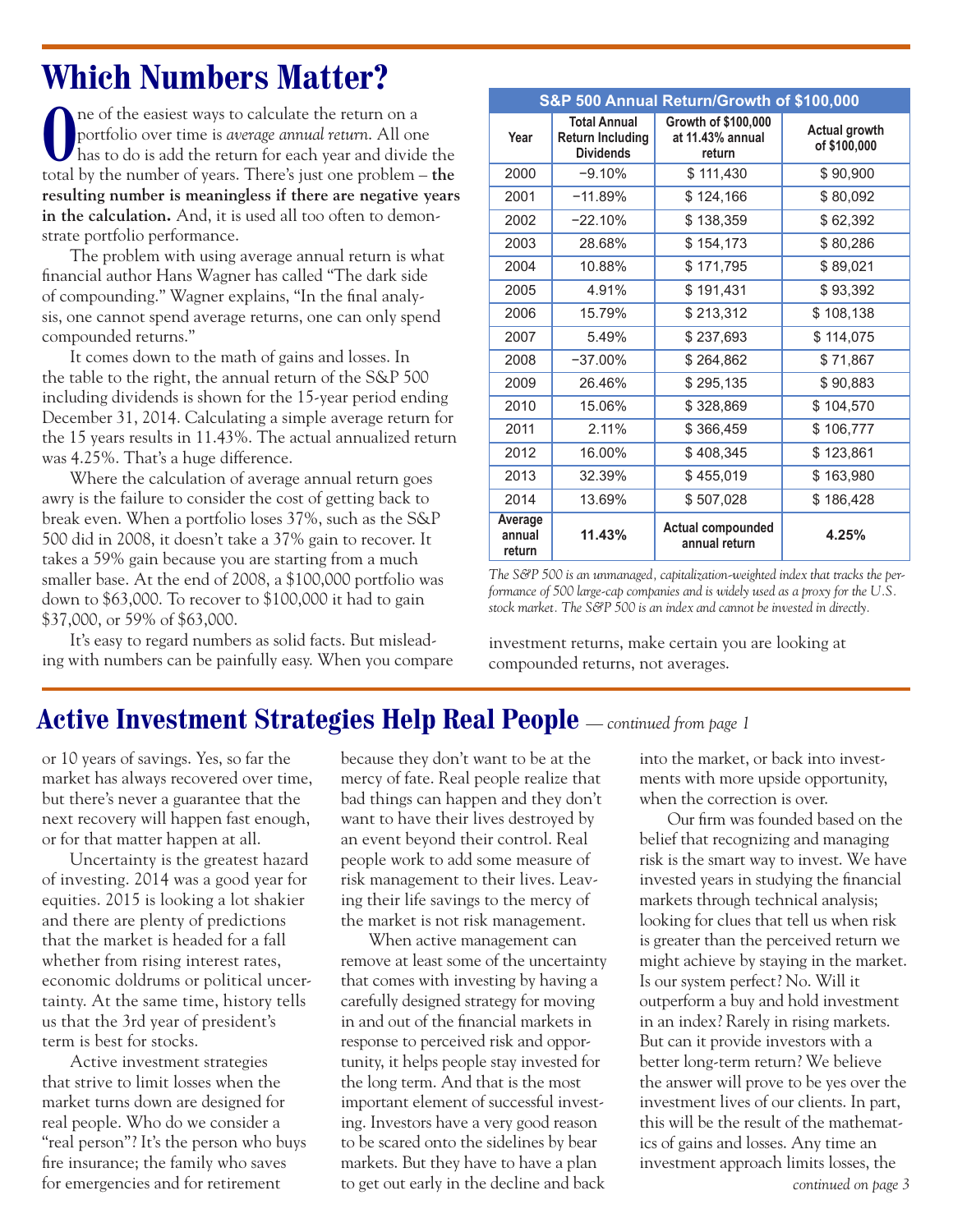## **The Best Financial Advice**

**Hanging on the wall is a quote**<br> **from author Jack London –**<br> **"You can't wait for inspiration.** from author Jack London – *You have to go after it with a club."*  It's there because a daily reminder can be invaluable when it comes to keeping on track. With that in mind, we offer the following memorable words of financial advice. If there is one or more that particularly fit your situation, turn each into a sign and hang it where it provides a daily reminder.

#### **(1) On Saving**

- Pay yourself first.
- If you save really hard for 10 to 15 years, it's possible you will never have to work again.
- Save half. Structure your life so that you can save half of your income.
- Don't save what is left after spending; spend what is left after saving.
- Save early and save often.
- Don't pass up free money. If your employer is matching your retirement contributions, participate.

#### **(2) Avoid Debt**

• Borrowing money is like wetting your bed in the middle of the night. At first all you feel is warmth and release. But very, very quickly comes the awful, cold discomfort of reality. *Elizabeth Gilbert*

- Pay off your debt first. Freedom from debt is worth more than any amount you can earn. *Mark Cuban*
- There's good debt and bad debt. Bad debt is debt you have to pay for and makes you poor. Good debt makes you rich and someone else pays for it. *Robert T. Kiyosaki*
- All debt becomes bad debt when you don't have the cash to pay it back.

#### **(3) Persistence**

- Slow and steady wins the race, and consistency matters. Get-rich-quick never wins.
- Should you find yourself in a chronically leaking boat, energy devoted to changing vessels is likely to be more productive than energy devoted to patching leaks. *Warren Buffett*
- **•** Know why you are invested in a particular asset. As long as the reason remains valid, so does the position.

#### **(4) Investing**

- Don't buy a financial product that you don't understand and don't buy it from a person who can't explain it so that you can understand it. *Sallie Krawcheck*
- **•** Defense is ten times more important than offense. If you lose 50%, it takes 100% to get back to where

### **Active Investment Strategies Help Real People**

*continued from page 2*

investor gains leverage to profit from rising markets.

The chart below was taken from a presentation by Greg Morris, former mutual fund executive, technical

|                                           | <b>Investment</b><br><b>Option A</b> | <b>Investment</b><br><b>Option B</b> |  |
|-------------------------------------------|--------------------------------------|--------------------------------------|--|
| Year 1                                    | $+10%$                               | $+36%$                               |  |
| Year 2                                    | $+6%$                                | $+8%$                                |  |
| Year <sub>3</sub>                         | $+8%$                                | $-20%$                               |  |
| Growth of \$100                           | \$126                                | \$117                                |  |
| <b>Compounded</b><br><b>Annual Return</b> | $+8%$                                | $+5.4%$                              |  |

analyst, consultant and author of prominent active management books, including his latest, *Investing with the Trend*. Which portfolio would you be more comfortable owning?

Naturally there can be no guarantee that results of a client's investment account would look like this or that active management will meet its goal of minimizing losses and participating in the majority of the market's up move. All investing has the potential for loss as well as gain. But we sleep much better at night knowing that we have a plan in place with the potential to manage the risk of investing.



you started — and that takes something you can never get back: time. *Paul Tudor Jones*

- **•** Everyone has the responsibility to know what they are investing in. *Alexandra Lebenthal*
- **•** Be straightforward, upfront and honest. Don't play games with people's finances. *Hal Steinbrenner*
- **•** Finance is never, ever, a theoretical exercise; you're never half as detached from portfolio losses as you think you will be. *William Bernstein*
- **•** Step away from the television and the magazines. All they serve to do is show you how stupid you are because you've missed whatever they're talking about. It's old news. It's already happened. *Neale S. Godfrey*

#### **(5) Know Your Value**

- Business and money don't breed warm feelings. Ninety-five percent of what people say about you is going to be negative. And remember, that means that you are doing a good job. *Scott Boras*
- **•** Don't ever give up your ability to make your own money. *Michelle Smith*
- **•** Price yourself high and see what happens. *Scott Adams*
- **•** I just keep raising my rates until someone says no.
- Always ask. Make it a priority to always ask and always negotiate. *Stephanie Halligan*